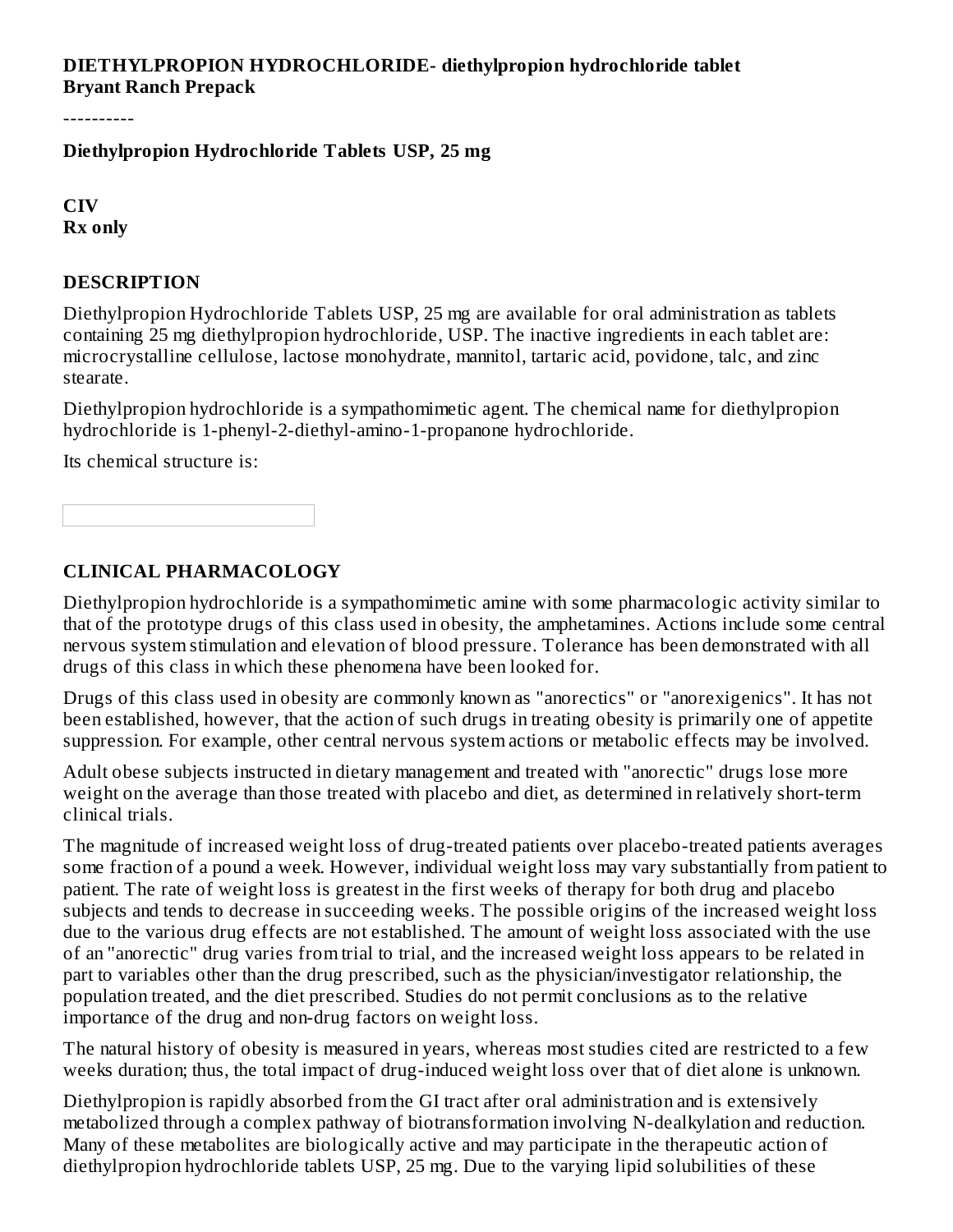metabolites, their circulating levels are affected by urinary pH. Diethylpropion and/or its active metabolites are believed to cross the blood-brain barrier and the placenta.

Diethylpropion and its metabolites are excreted mainly by the kidney. It has been reported that between 75-106% of the dose is recovered in the urine within 48 hours after dosing. Using a phosphorescence assay that is specific for basic compounds containing benzoyl group, the plasma half-life of the aminoketone metabolites is estimated to be between 4 to 6 hours.

## **INDICATIONS AND USAGE**

Diethylpropion hydrochloride tablets USP, 25 mg are indicated in the management of exogenous obesity as a short-term adjunct (a few weeks) in a regimen of weight reduction based on caloric restriction in patients with an initial body mass index (BMI) of 30  $\text{kg/m}^2$  or higher and who have not responded to appropriate weight reducing regimen (diet and/or exercise) alone. Below is a chart of BMI based on various heights and weights. BMI is calculated by taking the patient's weight, in kilograms (kg), divided by the patient's height, in meters (m), squared. Metric conversions are as follows: pounds divided by  $2.2 = kg$ ; inches  $\times$  0.0254 = meters.

|                    | <b>Body Mass Index</b><br>$(BMI)$ , kg/m <sup>2</sup> |       |       |       |       |       |
|--------------------|-------------------------------------------------------|-------|-------|-------|-------|-------|
| Weight<br>(pounds) | Height (feet, inches)                                 |       |       |       |       |       |
|                    | 5'0''                                                 | 5'3'' | 5'6'' | 5'9'' | 6'0'' | 6'3'' |
| 140                | 27                                                    | 25    | 23    | 21    | 19    | 18    |
| 150                | 29                                                    | 27    | 24    | 22    | 20    | 19    |
| 160                | 31                                                    | 28    | 26    | 24    | 22    | 20    |
| 170                | 33                                                    | 30    | 28    | 25    | 23    | 21    |
| 180                | 35                                                    | 32    | 29    | 27    | 25    | 23    |
| 190                | 37                                                    | 34    | 31    | 28    | 26    | 24    |
| 200                | 39                                                    | 36    | 32    | 30    | 27    | 25    |
| 210                | 41                                                    | 37    | 34    | 31    | 29    | 26    |
| 220                | 43                                                    | 39    | 36    | 33    | 30    | 28    |
| 230                | 45                                                    | 41    | 37    | 34    | 31    | 29    |
| 240                | 47                                                    | 43    | 39    | 36    | 33    | 30    |
| 250                | 49                                                    | 44    | 40    | 37    | 34    | 31    |

The usefulness of agents of this class (See **CLINICAL PHARMACOLOGY**) should be measured against possible risk factors inherent in their use such as those described below. Diethylpropion hydrochloride tablets USP, 25 mg are indicated for use as monotherapy only.

## **CONTRAINDICATIONS**

Pulmonary hypertension, advanced arteriosclerosis, hyperthyroidism, known hypersensitivity or idiosyncrasy to the sympathomimetic amines, glaucoma, severe hypertension (See **PRECAUTIONS**).

Agitated states.

Patients with a history of drug abuse.

Use in combination with other anorectic agents is contraindicated.

During or within 14 days following the administration of monoamine oxidase inhibitors, hypertensive crises may result.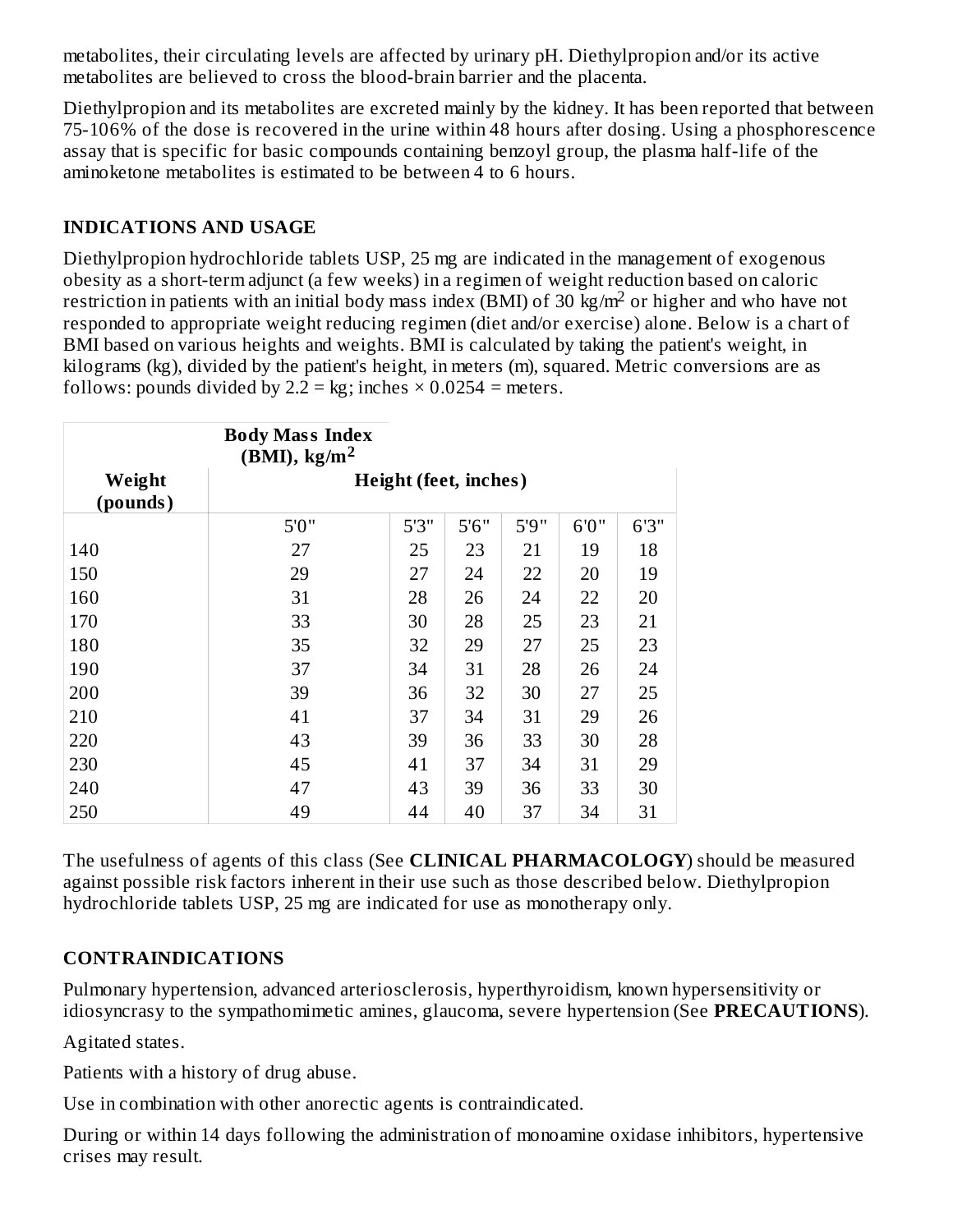#### **WARNINGS**

**Diethylpropion hydrochloride tablets USP, 25 mg should not be us ed in combination with other anorectic agents, including pres cribed drugs, over-the-counter preparations, and herbal products.**

**In a cas e-control epidemiological study, the us e of anorectic agents, including diethylpropion, was associated with an increas ed risk of developing pulmonary hypertension, a rare, but often fatal disorder. The us e of anorectic agents for longer than 3 months was associated with a 23 fold increas e in the risk of developing pulmonary hypertension. Increas ed risk of pulmonary hypertension with repeated cours es of therapy cannot be excluded.**

The onset or aggravation of exertional dyspnea, or unexplained symptoms of angina pectoris, syncope, or lower extremity edema suggest the possibility of occurrence of pulmonary hypertension. Under these circumstances, diethylpropion hydrochloride tablets USP, 25 mg should be immediately discontinued, and the patient should be evaluated for the possible presence of pulmonary hypertension.

Valvular heart disease associated with the use of some anorectic agents such as fenfluramine and **dexfenfluramine has been reported. Possible contributing factors include us e for extended periods of time, higher than recommended dos e, and/or us e in combination with other anorectic drugs. Valvulopathy has been very rarely reported with diethylpropion hydrochloride tablets USP, 25 mg monotherapy, but the causal relationship remains uncertain.** The potential risk of possible serious adverse effects such as valvular heart disease and pulmonary hypertension should be assessed carefully against the potential benefit of weight loss. Baseline cardiac evaluation should be considered to detect preexisting valvular heart diseases or pulmonary hypertension prior to initiation of diethylpropion hydrochloride tablets USP, 25 mg treatment. Diethylpropion hydrochloride tablets USP, 25 mg are not recommended in patients with known heart murmur or valvular heart disease. Echocardiogram during and after treatment could be useful for detecting any valvular disorders which may occur.

To limit unwarranted exposure and risks, treatment with diethylpropion hydrochloride tablets USP, 25 mg should be continued only if the patient has satisfactory weight loss within the first 4 weeks of treatment (e.g., weight loss of at least 4 pounds, or as determined by the physician and patient).

Diethylpropion hydrochloride tablets USP, 25 mg are not recommended for patients who used any anorectic agents within the prior year.

If tolerance develops, the recommended dose should not be exceeded in an attempt to increase the effect; rather, the drug should be discontinued. Diethylpropion hydrochloride tablets USP, 25 mg may impair the ability of the patient to engage in potentially hazardous activities such as operating machinery or driving a motor vehicle; the patient should therefore be cautioned accordingly.

Prolonged use of diethylpropion hydrochloride may induce dependence with withdrawal syndrome on cessation of therapy. Hallucinations have occurred rarely following high doses of the drug. Several cases of toxic psychosis have been reported following the excessive use of the drug and some have been reported in which the recommended dose appears not to have been exceeded. Psychosis abated after the drug was discontinued.

When central nervous system active agents are used, consideration must always be given to the possibility of adverse interactions with alcohol.

### **PRECAUTIONS**

## **General**

Caution is to be exercised in prescribing diethylpropion hydrochloride tablets USP, 25 mg for patients with hypertension or with symptomatic cardiovascular disease, including arrhythmias. Diethylpropion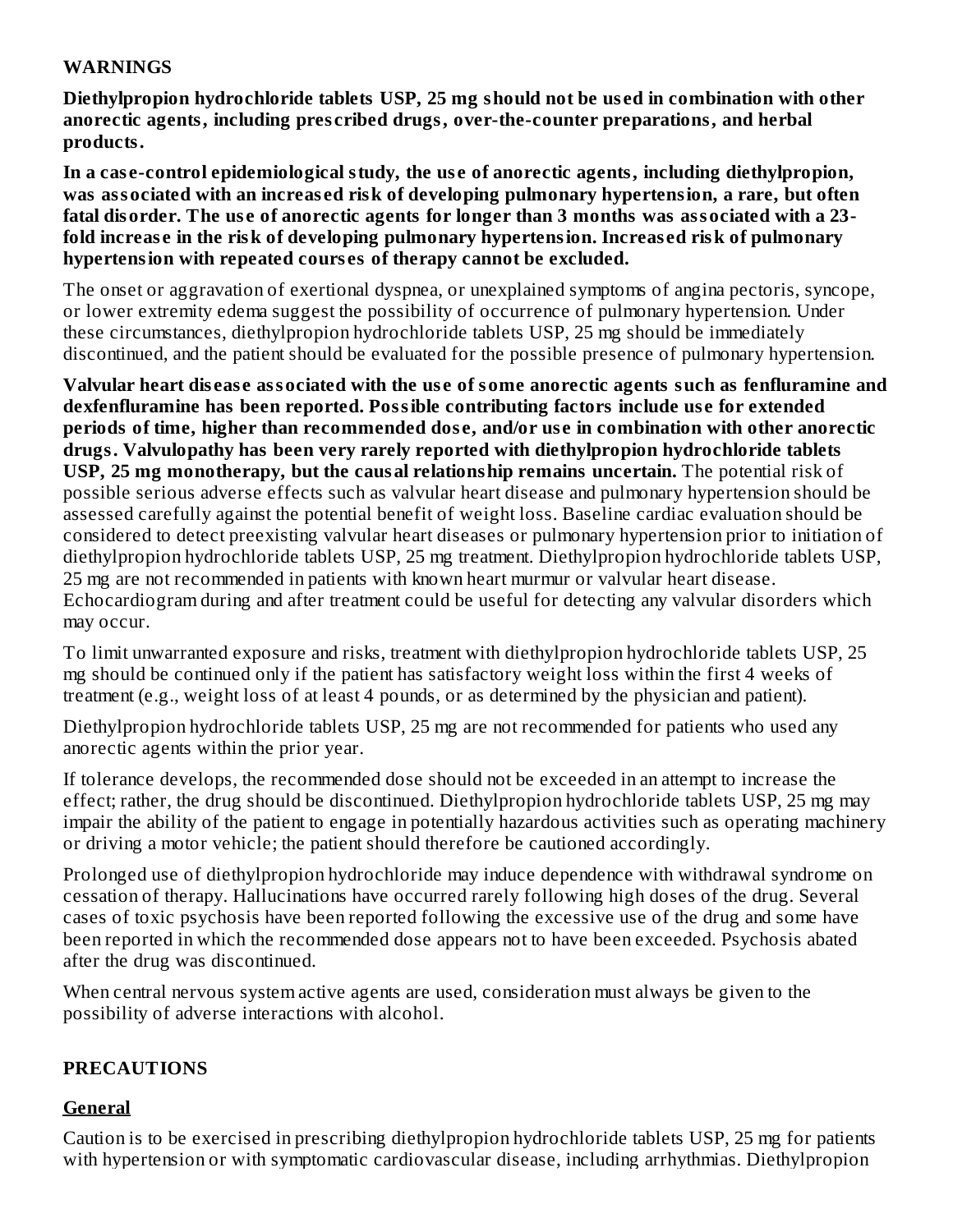hydrochloride tablets USP, 25 mg should not be administered to patients with severe hypertension.

Reports suggest that diethylpropion hydrochloride may increase convulsions in some epileptics. Therefore, epileptics receiving diethylpropion hydrochloride tablets USP, 25 mg should be carefully monitored. Titration of dose or discontinuance of diethylpropion hydrochloride tablets USP, 25 mg may be necessary.

The least amount feasible should be prescribed or dispensed at one time in order to minimize the possibility of overdosage.

#### **Information for Patient**

The patient should be cautioned about concomitant use of alcohol or other CNS-active drugs and diethylpropion hydrochloride tablets USP, 25 mg (See **WARNINGS**). The patient should be advised to observe caution when driving or engaging in any potentially hazardous activity.

#### **Laboratory Tests**

None

### **Drug Interactions**

Because diethylpropion hydrochloride tablets USP, 25 mg are monoamines, hypertension may result when either agent is used with monoamine oxidase (MAO) inhibitors (See **CONTRAINDICATIONS**).

Efficacy of diethylpropion with other anorectic agents has not been studied and the combined use may have the potential for serious cardiac problems; therefore, the concomitant use with other anorectic agents is contraindicated.

Antidiabetic drug requirements (i.e., insulin) may be altered. Concurrent use with general anesthetics may result in arrhythmias. The pressor effects of diethylpropion and those of other drugs may be additive when the drugs are used concomitantly; conversely, diethylpropion may interfere with antihypertensive drugs (i.e., guanethidine, a-methyldopa). Concurrent use of phenothiazines may antagonize the anorectic effect of diethylpropion.

### **Carcinogenesis, Mutagenesis, and Impairment of Fertility**

No long-term animal studies have been done to evaluate diethylpropion hydrochloride for carcinogenicity. Mutagenicity studies have not been conducted. Animal reproduction studies have revealed no evidence of impairment of fertility (See **Pregnancy**).

### **Pregnancy**

**Teratogenic Effects: Pregnancy Category B.** Reproduction studies have been performed in rats at doses up to 1.6 times the human dose (based on mg/m<sup>2</sup>) and have revealed no evidence of impaired fertility or harm to the fetus due to diethylpropion hydrochloride. There are, however, no adequate and well-controlled studies in pregnant women. Because animal reproduction studies are not always predictive of human response, this drug should be used during pregnancy only if clearly needed.

Spontaneous reports of congenital malformations have been recorded in humans, but no causal relationship to diethylpropion has been established.

**Non-Teratogenic Effects**. Abuse with diethylpropion hydrochloride during pregnancy may result in withdrawal symptoms in the human neonate.

## **Nursing Mothers**

Since diethylpropion hydrochloride and/or its metabolites have been shown to be excreted in human milk, caution should be exercised when diethylpropion hydrochloride tablets USP, 25 mg are administered to a nursing woman.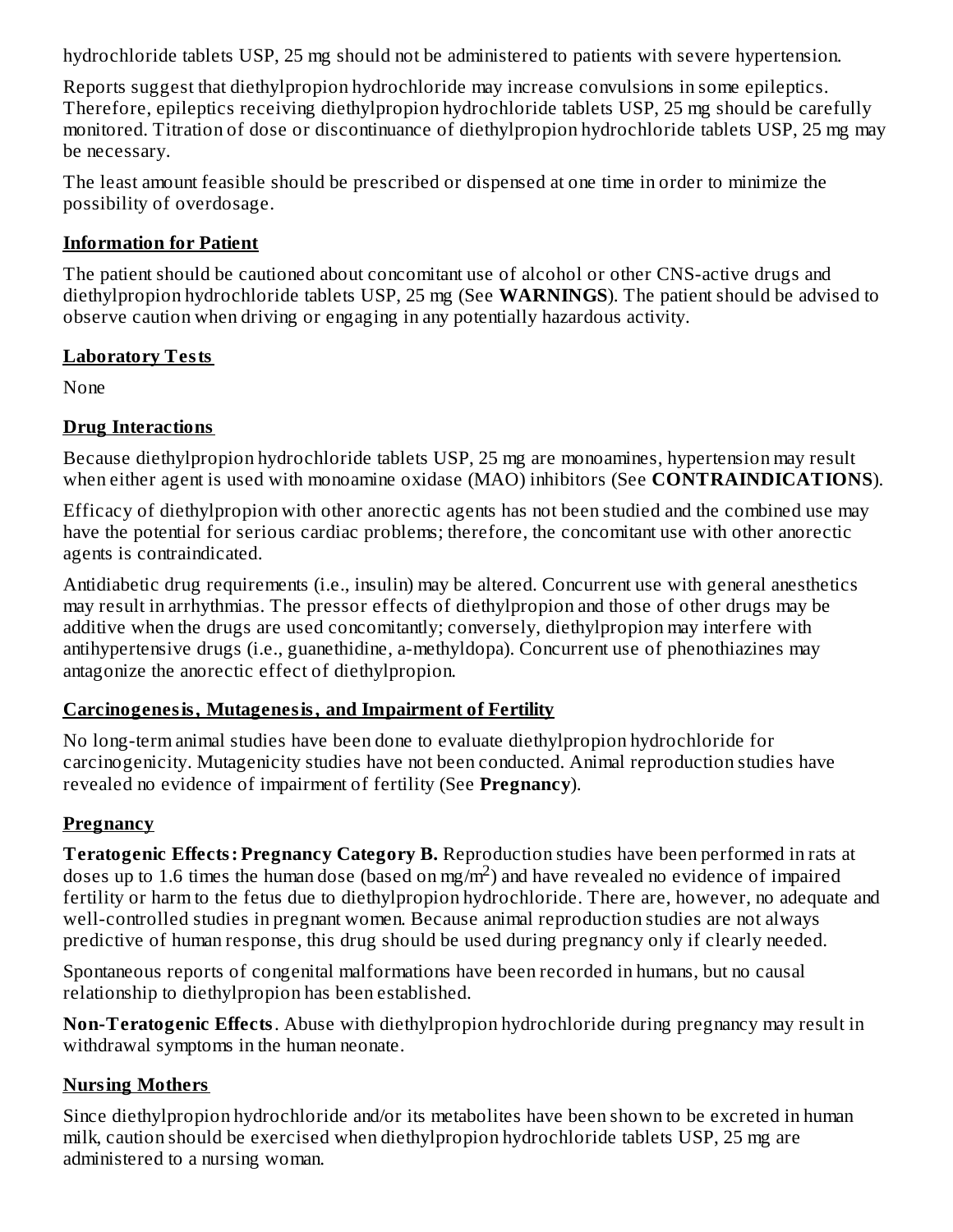### **Geriatric Us e**

Clinical studies of diethylpropion hydrochloride tablets USP, 25 mg did not include sufficient numbers of subjects aged 65 and over to determine whether they respond differently from younger subjects.

Other reported clinical experience has not identified differences in responses between the elderly and younger patients. In general, dose selection for an elderly patient should be cautious, usually starting at the low end of the dosing range, reflecting the greater frequency of decreased hepatic, renal, or cardiac function, and of concomitant disease or other drug therapy.

This drug is known to be substantially excreted by the kidney, and the risk of toxic reactions to this drug may be greater in patients with impaired renal function. Because elderly patients are more likely to have decreased renal function, care should be taken in dose selection, and it may be useful to monitor renal function.

### **Pediatric Us e**

Since safety and effectiveness in pediatric patients below the age of 16 have not been established, diethylpropion hydrochloride tablets USP, 25 mg is *not* recommended for use in pediatric patients 16 years of age and under.

### **ADVERSE REACTIONS**

**Cardiovas cular:** Precordial pain, arrhythmia (including ventricular), ECG changes, tachycardia, elevation of blood pressure, palpitation and rare reports of pulmonary hypertension. Valvular heart disease associated with the use of some anorectic agents such as fenfluramine and dexfenfluramine, both independently and especially when used in combination, have been reported. Valvulopathy has been very rarely reported with diethylpropion hydrochloride tablets USP, 25 mg monotherapy, but the causal relationship remains uncertain.

**Central Nervous System:** In a few epileptics an increase in convulsive episodes has been reported; rarely psychotic episodes at recommended doses; dyskinesia, blurred vision, overstimulation, nervousness, restlessness, dizziness, jitteriness, insomnia, anxiety, euphoria, depression, dysphoria, tremor, mydriasis, drowsiness, malaise, headache, and cerebrovascular accident

**Gastrointestinal:** Vomiting, diarrhea, abdominal discomfort, dryness of the mouth, unpleasant taste, nausea, constipation, other gastrointestinal disturbances

**Allergic:** Urticaria, rash, ecchymosis, erythema

**Endocrine:** Impotence, changes in libido, gynecomastia, menstrual upset

**Hematopoietic System:** Bone marrow depression, agranulocytosis, leukopenia

**Mis cellaneous:** A variety of miscellaneous adverse reactions has been reported by physicians. These include complaints such as dysuria, dyspnea, hair loss, muscle pain, increased sweating, and polyuria.

## **DRUG ABUSE AND DEPENDENCE**

Diethylpropion hydrochloride tablets USP, 25 mg are schedule IV controlled substances.

Diethylpropion hydrochloride has some chemical and pharmacologic similarities to the amphetamines and other related stimulant drugs that have been extensively abused. There have been reports of subjects becoming psychologically dependent on diethylpropion. The possibility of abuse should be kept in mind when evaluating the desirability of including a drug as part of a weight reduction program. Abuse of amphetamines and related drugs may be associated with varying degrees of psychologic dependence and social dysfunction which, in the case of certain drugs, may be severe. There are reports of patients who have increased the dosage to many times that recommended. Abrupt cessation following prolonged high dosage administration results in extreme fatigue and mental depression; changes are also noted on the sleep EEG. Manifestations of chronic intoxication with anorectic drugs include severe dermatoses,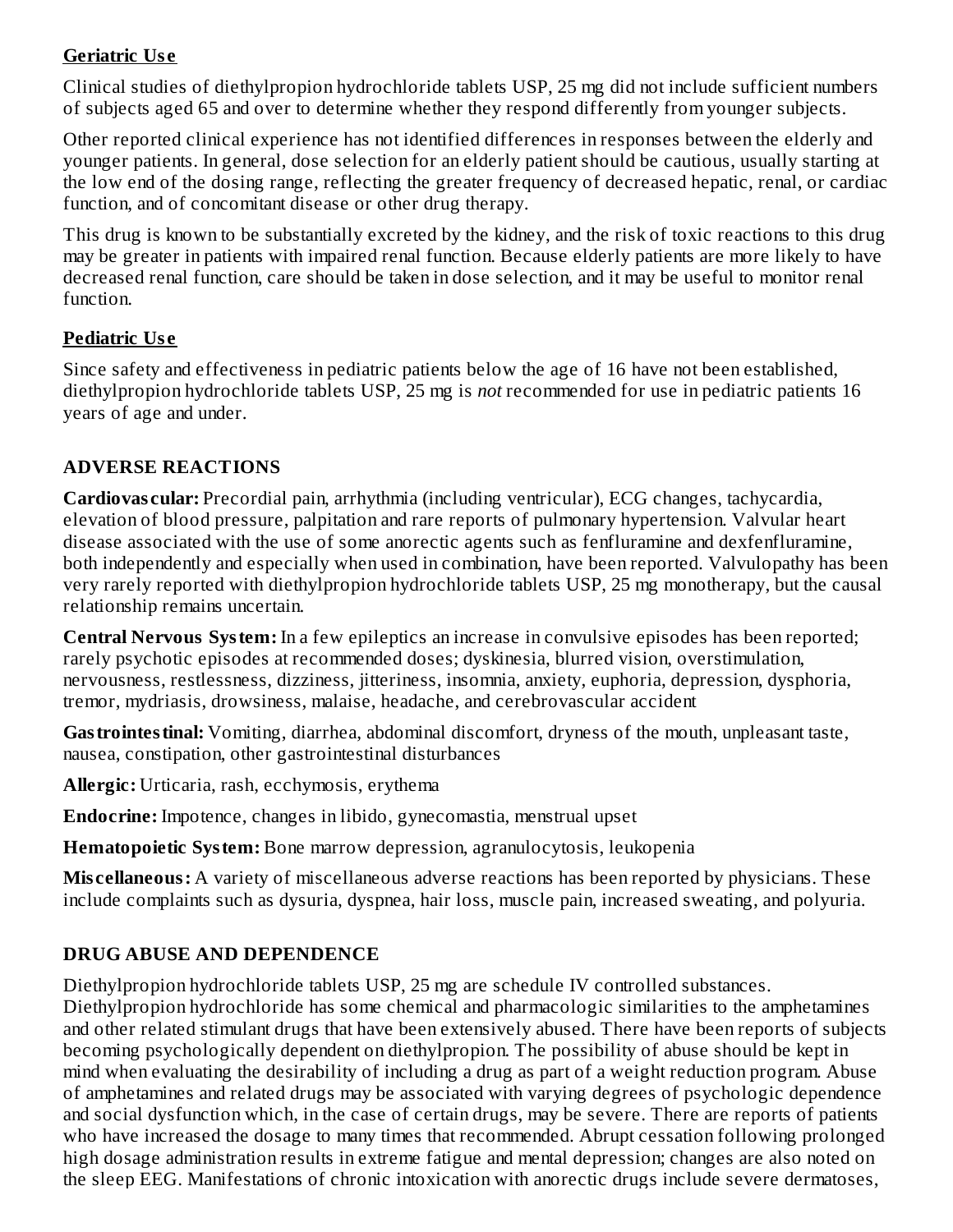the sleep EEG. Manifestations of chronic intoxication with anorectic drugs include severe dermatoses, marked insomnia, irritability, hyperactivity, and personality changes. The most severe manifestation of chronic intoxication is psychosis, often clinically indistinguishable from schizophrenia.

## **OVERDOSAGE**

Manifestations of acute overdosage include restlessness, tremor, hyperreflexia, rapid respiration, confusion, assaultiveness, hallucinations, panic states, and mydriasis. Fatigue and depression usually follow the central stimulation.

Cardiovascular effects include tachycardia, arrhythmias, hypertension or hypotension and circulatory collapse. Gastrointestinal symptoms include nausea, vomiting, diarrhea, and abdominal cramps. Overdose of pharmacologically similar compounds has resulted in convulsions, coma and death.

The reported oral  $LD_{50}$  for mice is 600 mg/kg, for rats is 250 mg/kg and for dogs is 225 mg/kg.

Management of acute diethylpropion hydrochloride intoxication is largely symptomatic and includes lavage and sedation with a barbiturate. Experience with hemodialysis or peritoneal dialysis is inadequate to permit recommendation in this regard. Intravenous phentolamine has been suggested on pharmacologic grounds for possible acute, severe hypertension, if this complicates diethylpropion hydrochloride tablets USP, 25 mg overdosage.

## **DOSAGE AND ADMINISTRATION**

Diethylpropion Hydrochloride Tablets USP, 25 mg:

One 25 mg tablet three times daily, one hour before meals, and in midevening if desired to overcome night hunger.

## **Geriatric us e:**

This drug is known to be substantially excreted by the kidney, and the risk of toxic reactions to this drug may be greater in patients with impaired renal function. Because elderly patients are more likely to have decreased renal function, care should be taken in dose selection, and it may be useful to monitor renal function (See **PRECAUTIONS, Geriatric Us e**).

## **HOW SUPPLIED**

Product: 71335-0175

NDC: 71335-0175-0 42 TABLET in a BOTTLE NDC: 71335-0175-1 28 TABLET in a BOTTLE NDC: 71335-0175-2 90 TABLET in a BOTTLE NDC: 71335-0175-3 30 TABLET in a BOTTLE NDC: 71335-0175-4 14 TABLET in a BOTTLE NDC: 71335-0175-5 21 TABLET in a BOTTLE NDC: 71335-0175-6 7 TABLET in a BOTTLE NDC: 71335-0175-7 60 TABLET in a BOTTLE NDC: 71335-0175-8 84 TABLET in a BOTTLE NDC: 71335-0175-9 56 TABLET in a BOTTLE

## **Diethylpropion Hcl 25mg(CIV) Tablet**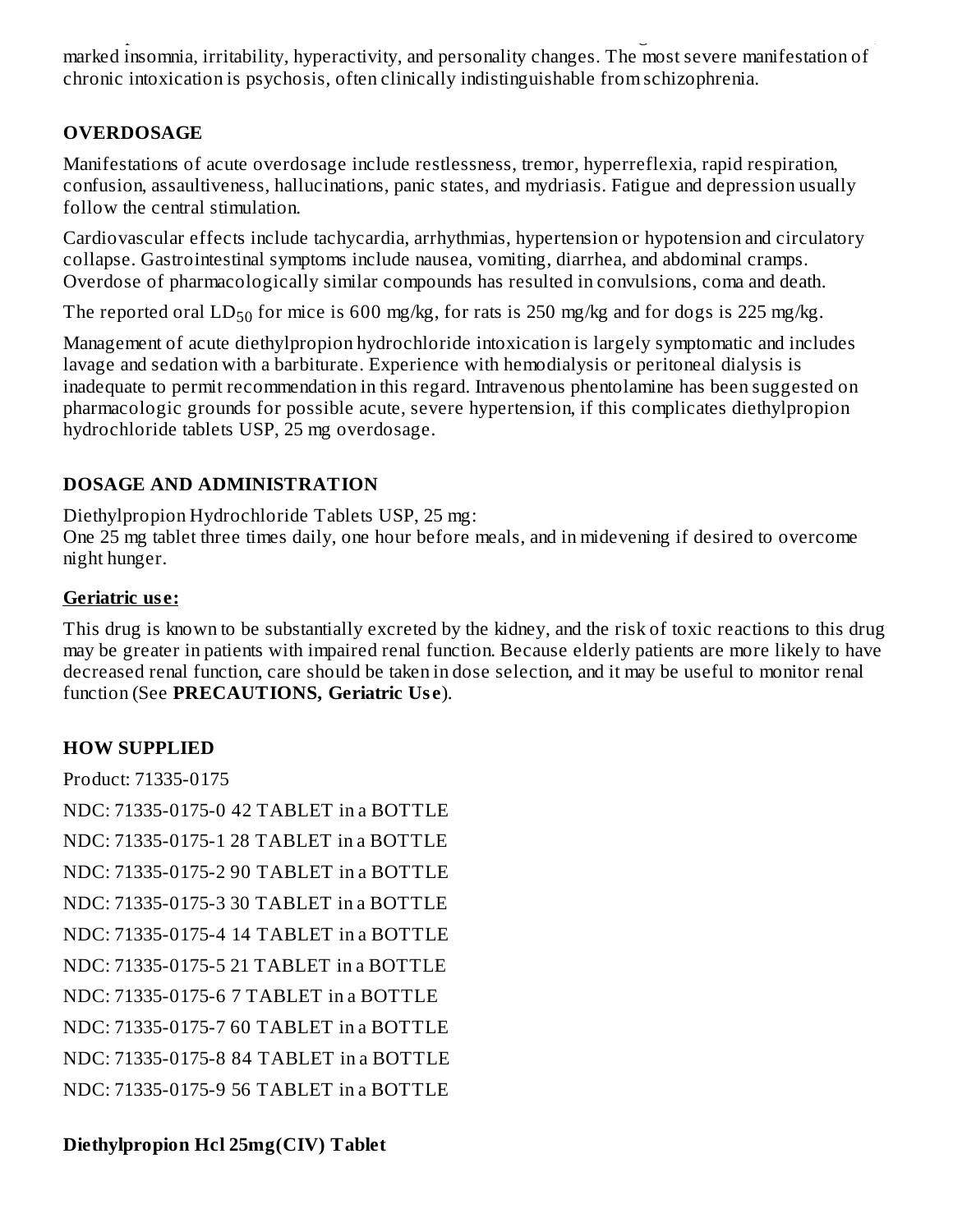

## **DIETHYLPROPION HYDROCHLORIDE**

diethylpropion hydrochloride tablet **Product Information Product T ype** HUMAN PRESCRIPTION DRUG **Ite m Code (Source )** NDC:71335- 0 175(NDC:0 527-1475) **Route of Administration** ORAL **DEA Sche dule** CIV **Active Ingredient/Active Moiety Ingredient Name Basis of Strength Strength DIETHYLPROPION HYDROCHLORIDE** (UNII: 19V2PL39NG) (DIETHYLPROPION - UNII:Q9 4YYU22B8 ) DIETHYLPROPION HYDROCHLORIDE 25 mg **Inactive Ingredients Ingredient Name Strength TARTARIC ACID** (UNII: W48 8 8 I119H) **MANNITOL** (UNII: 3OWL53L36A) **LACTOSE MONOHYDRATE** (UNII: EWQ57Q8 I5X) **MICROCRYSTALLINE CELLULOSE** (UNII: OP1R32D6 1U) **POVIDONE, UNSPECIFIED** (UNII: FZ9 8 9GH9 4E) **TALC** (UNII: 7SEV7J4R1U) **ZINC STEARATE** (UNII: H9 2E6QA4FV) **Product Characteristics Color Color WHITE** (White to off-white) **Score Score no** score **no** score **Shape** ROUND (flat-faced beveled edge) **Size Size Example 20 IOM Flavor Imprint Code** LCI;1475 **Contains Packaging**